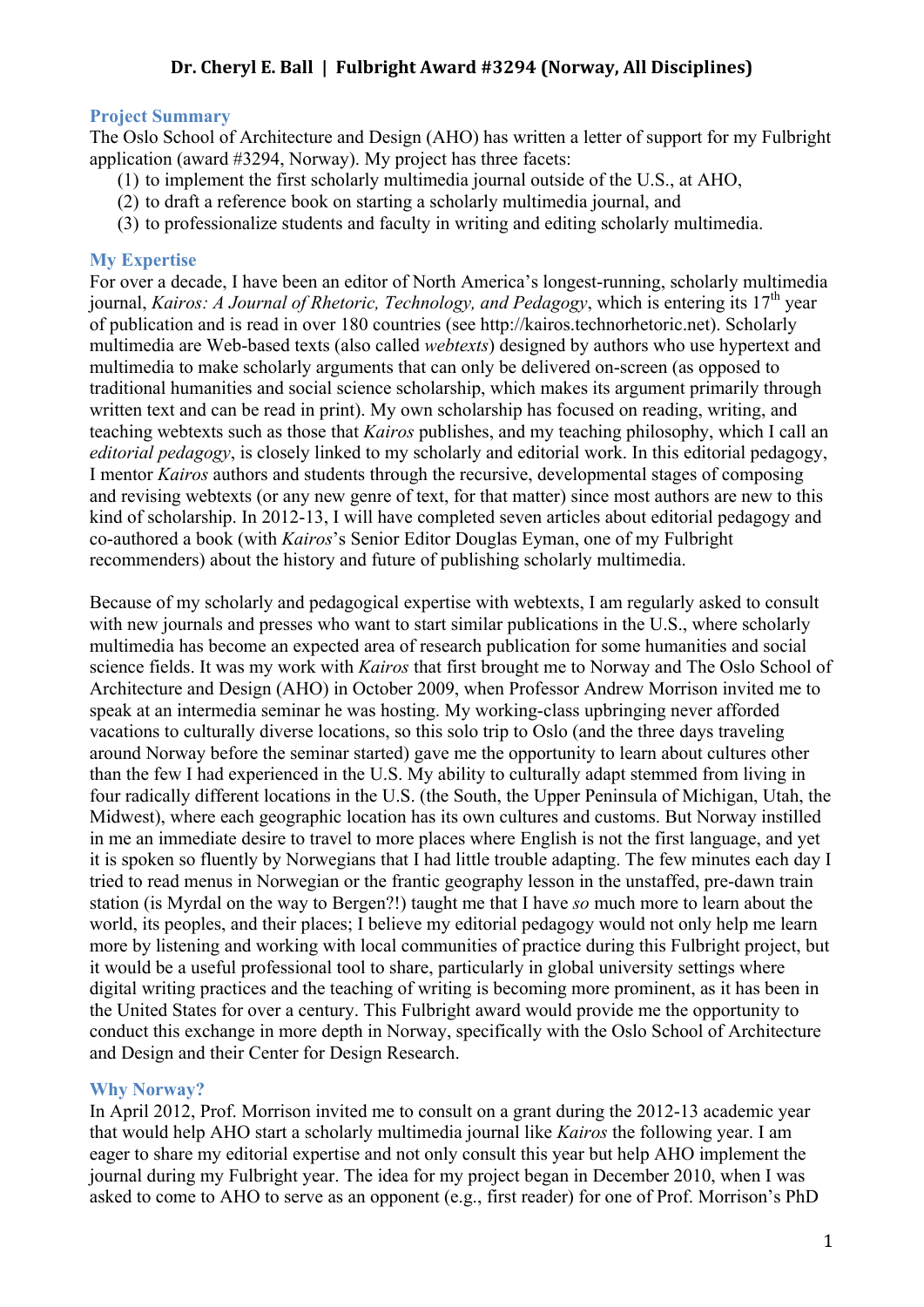students. The student's work was based on his experience creating video prototypes for gesturally based navigation systems (such as swiping the screen of your iPhone to get to a new menu). At his dissertation defense, I asked the student how he would redesign his written dissertation into a webtext suitable for a journal like *Kairos*, where he could publish a piece that looked and functioned as a gestural interface instead of only linking to video samples. He answered hesitantly, not because he couldn't design such a thing, but because there are no journals in Europe that publish webtexts. After the student's defense, Prof. Morrison noted that the lack of webtext journals in Norway and elsewhere in Europe meant that scholarship has the most impact when written in a traditional style: print-like (printed or online PDFs), linear argumentation strategies, few images, and in English-speaking journals (as the scholarly lingua franca).

Online, international science journals already publish multimedia simulations such as 3D visualizations of large-scale data, videos of lab experiments, and animated re-creations of surgeries, but humanities and social science journals still publish relatively little multimedia content, although that number is on the rise in the U.S. and also somewhat in Australia. (This information is based on my anecdotal consulting experience. No research data exists to support this hypothesis, but such work would be part of my Fulbright.) Norway, on the other hand, has already been a thought-leader in this area of digital publishing for the humanities and social sciences by starting *FormAkademisk*, an online, international, peer-reviewed journal in design and design education based out of Oslo and Akershus University College and funded by the Norwegian Research Council. The journal promotes Scandinavian scholarship by publishing primarily in Norwegian, although other languages, including English, are also possible. Prof. Morrison (along with his student) has published in and been guest editor of this journal, which has included links to online videos. But *FormAkademisk* is not intended to be multimedia-based. Yet, if multimedia scholarship has the potential to improve scholarly communication across languages and between cultures—as multiand translingual scholarship has already shown in writing studies (Horner, NeCamp, & Donohue, 2011)—then AHO's new multimedia journal could lead this international effort.

This makes The Oslo School for Architecture and Design a prime location to study the implementation of scholarly multimedia publishing, as I propose to do in my Fulbright project. The mission of AHO's Center for Design Research (DR), which opened in November 2011 and is directed by Prof. Morrison (see http://www.designresearch.no/), is an excellent match to my research goals: The Center's purpose is to promote practice-based research in experimental design processes, support and publish research in design inquiry (with a stated interest in digital publication), and to teach and professionalize students through interdisciplinary themes and approaches. Many of their stated themes (i.e., Cultures, Ecologies, Futures, Interactions, Systems, etc.) and approaches (i.e., Consultative, Critical, Discursive, Experimental, Generative, etc.) align with my editorial pedagogy. With Norway's emerging emphasis on PhD education, which in turn requires more scholarly production on the part of graduate students and faculty, my Fulbright project to assist with and study AHO's implementation of an experimental, scholarly, digital-media journal and to teach students to write webtexts fits seamlessly into the research and graduate educational missions of the Center for Design Research, AHO, and Norway.

### **Work Plan**

I propose to spend 70% of my time in research and 30% in teaching. A nine-month, academic-year Fulbright in Norway will allow me the opportunity to

- Advise AHO on and study their implementation of an online journal (Aug. Dec. 2013).<br>• Write the introduction (Fall 2013) and three chapters (Spring 2014) of a reference book or
- Write the introduction (Fall 2013) and three chapters (Spring 2014) of a reference book on how to start an online media publication.
- Teach (Fall 2013) and mentor (all year) in support of AHO's pedagogical goals and travel to give workshops (Spring 2014) across Norway.
- Learn Norwegian and travel (on my own time) to learn more about the country.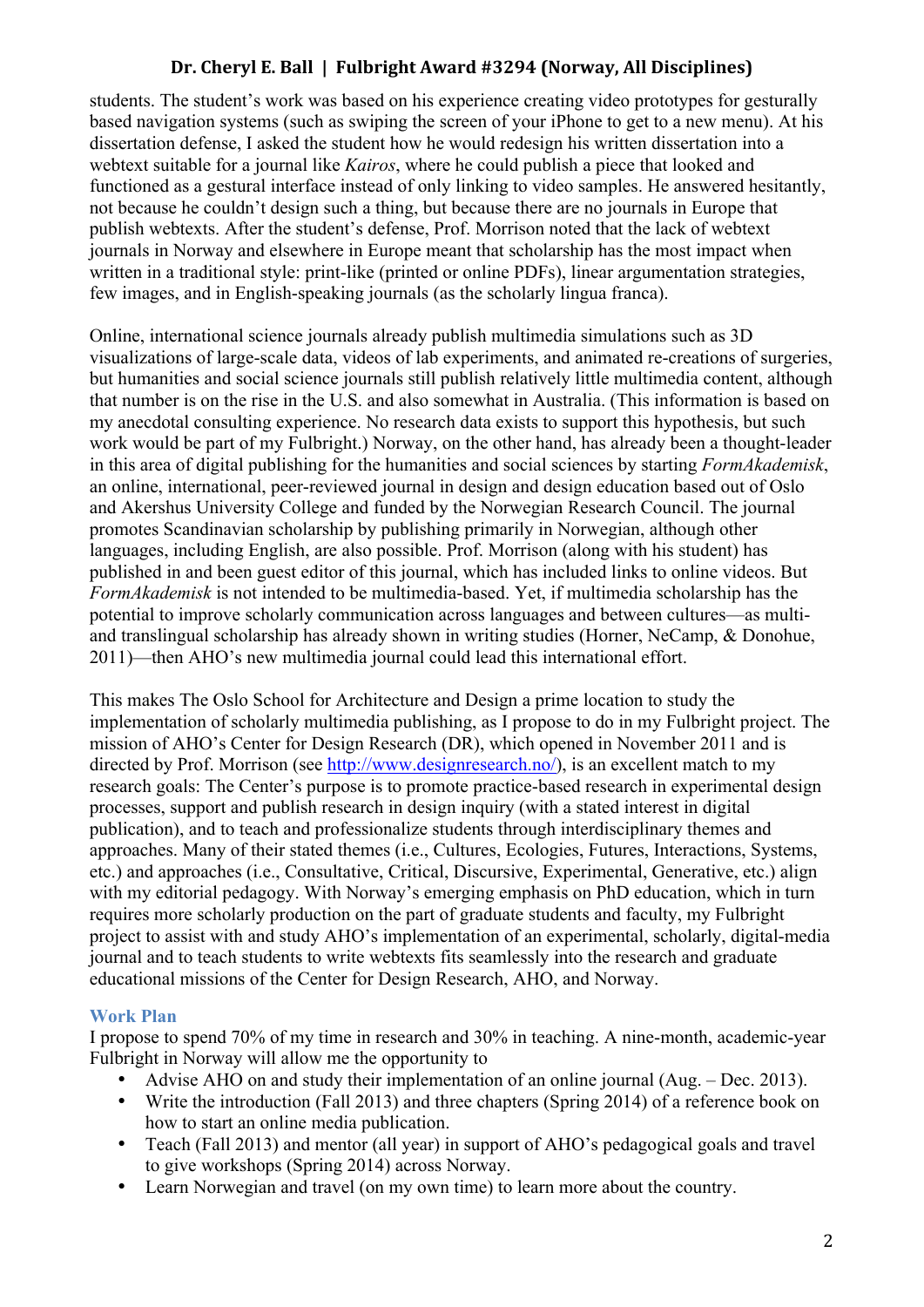My CV proves that I am capable of completing this work in a year: I write prolifically, teach three writing-intensive classes a year, travel extensively for work, and maintain a heavy service load reviewing over 30 proposals a year for the Institutional Review Board and serving as the professionalization mentor for our department's 100+ graduate students, among other tasks.

## *Research Plan*

My research plan contains two phases: (1) consulting on AHO's journal implementation and (2) writing a generalized reference book about online journal start-ups based on AHO's and others' journal implementations with which I have been involved. [I have consulted with start-up journals and presses including Computers & Composition Digital Press (with Utah State University Press)*,*  Sweetland Digital Rhetoric Collaborative (with University of Michigan Press)*,* Syracuse University Press, *College Composition and Communication Online, Basic Writing e-Journal, the International Journal for Learning and Media*, and the *Journal of Information Technology and Pedagogy*, all of which have started publishing webtexts and scholarly multimedia books in the last four years.

**Phase One**: Consulting with AHO will tentatively take place over the next 18 months, beginning during the 2012-13 academic year if AHO receives a major grant that will fund my visiting the school three times to help them form a business plan for the journal. If the grant is not awarded, we will consult online, via Skype (or similar), or focus on this initial step during my first weeks of the Fulbright. Building on the Scholarly Publishing and Academic Resources Coalition's (SPARC) *Manual for Planning the Launch of a Nonprofit Electronic Publishing Venture* (2002), which provides guidance for writing a business plan to start an online but print-like (PDF-based) journal, my consultation will include key questions for starting a digital media-based publication:

### Before You Begin

- Who else has done journals on similar topics, or in similar media?
- What media is most conducive to the journal's mission?<br>• How will your journal build on what they've already don
- How will your journal build on what they've already done? (What's its mission?)<br>• What is its business model  $\&$  how will it be economically sustainable?
- What is its business model  $\&$  how will it be economically sustainable?

### People

- Who's on staff? How does their expertise match the journal's mission?<br>• Will the staff all be housed at AHO or distributed across several school
- Will the staff all be housed at AHO or distributed across several schools?
- Will the editorial staff include students, faculty, staff, or some combination? Others?
- Who's missing? What's the best way to hire (and pay) for mission or technology needs?<br>• How will you organize the editorial functions locally or at a distance?
- How will you organize the editorial functions locally or at a distance?

## Technologies

- What Internet technologies are you already familiar with?
- Do you have your own server, or will you need to host the site elsewhere?<br>• How will media-based submissions inform what technologies you will nee
- How will media-based submissions inform what technologies you will need to manage?
- What editorial systems do you have for your technological and media needs?<br>• What metadata will you need to gather to ensure preservation and future acce
- What metadata will you need to gather to ensure preservation and future access?

The above questions require inquiry-based approaches that AHO already uses in its curriculum and research and will produce more in-depth questions with both short- and long-term answers, such as:

- what accessibility documents will you require for which media types and why?
- how does the mission of the journal relate to its technological needs, and who will make sure it's working?
- how will you train the editorial staff?; what technologies are available for training?; how will you plan for staff turn-over (as faculty move or retire and students graduate)?
- what submission, editorial, and production workflows will your technological and personnel choices allow for that will also match your journals' mission and vision
- and so on...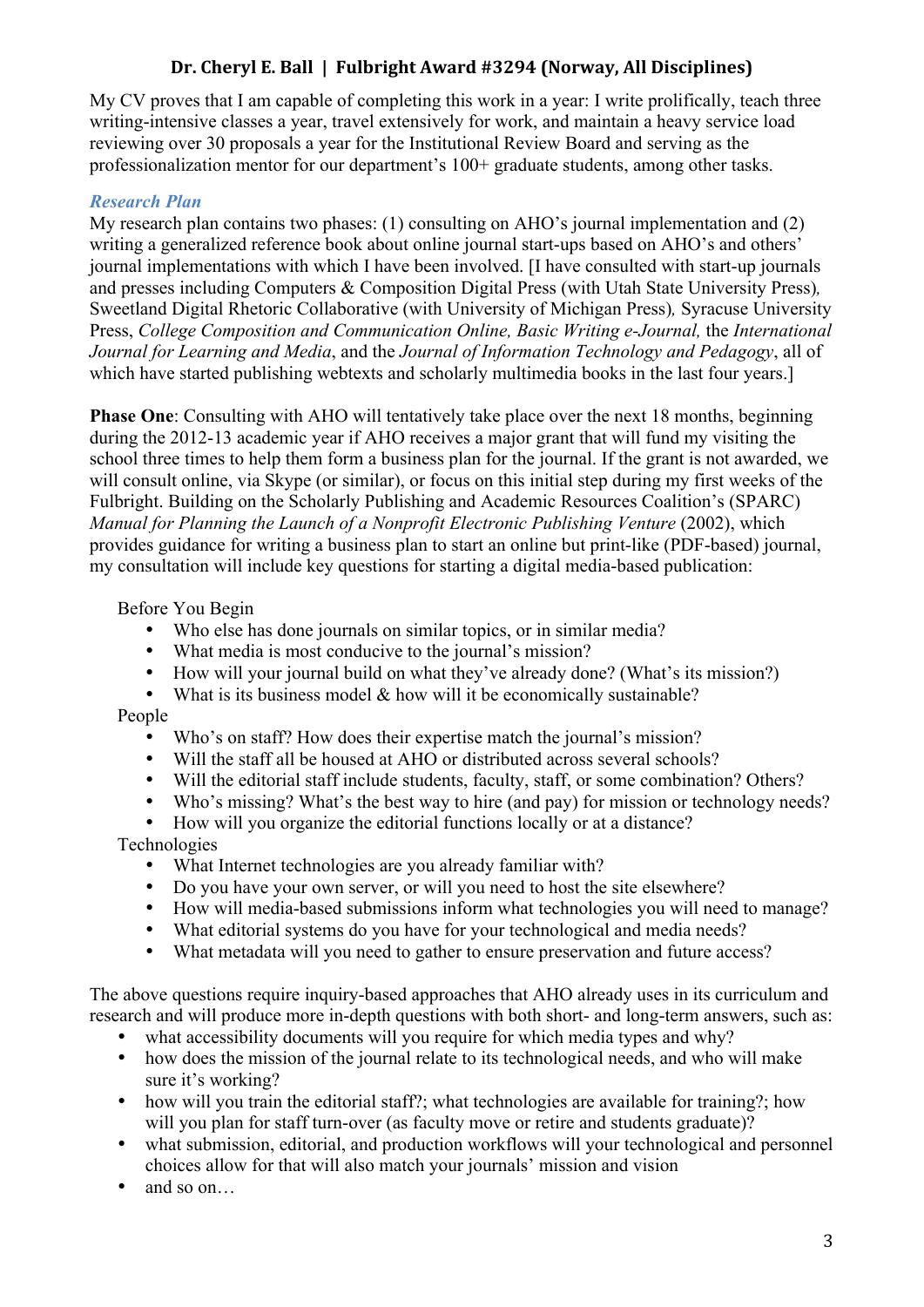Helping AHO answer these questions will form the foundation for the journal implementation, which will occur during the first-half of my Fulbright stay in Norway. I will assist Prof. Morrison, his colleagues, and students with locating hardware and software specific to scholarly multimedia journals and designing training documentation for their editorial workflows. My expertise in this area comes directly from a current project (funded by the National Endowment for the Humanities) in which I worked with a team to build peer-review plug-ins specific to scholarly multimedia that we integrated into the open-source journal management system, Open Journal Systems (OJS). As part of this project, I wrote 200 pages of training materials in five months to teach student interns to mine metadata from *Kairos*'s webtext archives for preservation and search purposes within the OJS database. In addition, I centralized *Kairos*'s editorial procedures, including its production schedule, review process, and unique eight-stage copy- and design-editing process that I created in the mid-2000s to improve staff training. These documents are sought-after by digital media journal editors and were based on trial-and-error over the 17 years of the journal's existence. I constantly modify our procedures to include new technologies and genres in which authors want to write. I will use these documents and experiences to assist AHO with creating their own documentation so that they might be the first scholarly multimedia journal to have a sustainable, flexible work plan from the implementation stage, allowing the staff to be more effective and successful from the outset.

**Phase Two**: Research from the above implementation process (as well as my previous experience advising other journals) will form the basis for writing, during the second half of my Fulbright year, a reference guide on starting digital media publications. In the spirit of international collaboration and open access to scholarship, I plan on co-authoring the book with Professor Morrison, who is the lead investigator on the journal implementation project, as well as with *Kairos*  Senior Editor Douglas Eyman, who has two decades of experience implementing new technologies into digital media journals. I will write the first drafts of all chapters, based on outcomes of the implementation questions listed in Phase One, and then will collaborate and revise with Morrison in person and Eyman online. We will also post the revised, in-progress book chapters for online feedback from digital scholarship and digital humanities colleagues across the globe and from faculty and students at AHO who work on the implementation.

The reference book will be written for a trade series like the Dummies™ guides, which use approachable language, accessible by academics and non-academics alike. (The jargon-free language also makes these books easily translated, further assisting with the international scope of this project.) Thus, the focus of the book will be slightly larger than only scholarly multimedia or webtext-based journals, but any new publishing venue that might include the use of media-based texts. The book will include several checklists with guiding questions for starting a digital media venue and will be modeled on a Best Practices for Online Journal Editors white paper I co-authored through the international Council of Editors of Learned Journals (see http://celj.org/editor\_support). The prospectus for this book will be submitted to Wiley, publishers of the Dummies and other professional trade book series, by February 1, 2014, with a sample chapter.

#### *Teaching Plan*

I propose to teach Writing Webtexts for Publication to students in AHO's graduate programs during the Fall 2013 semester. (AHO has no undergraduate degrees, and graduate courses are taught in English.) The focus of this course would require students to transform one of their current design projects into a webtext for potential publication in a journal like *Kairos*, *FORMAkademisk,*  or AHO's new journal. Whereas students at AHO often create *researched designs*—media-based texts such as prototypes, visualizations, or installations—that draw on their theoretical understandings of design and are based on substantive research about that design and its history, students don't often design research that *enacts* their theoretical understandings of scholarship *through* design, which is what webtexts do. Students would get first-hand experience composing